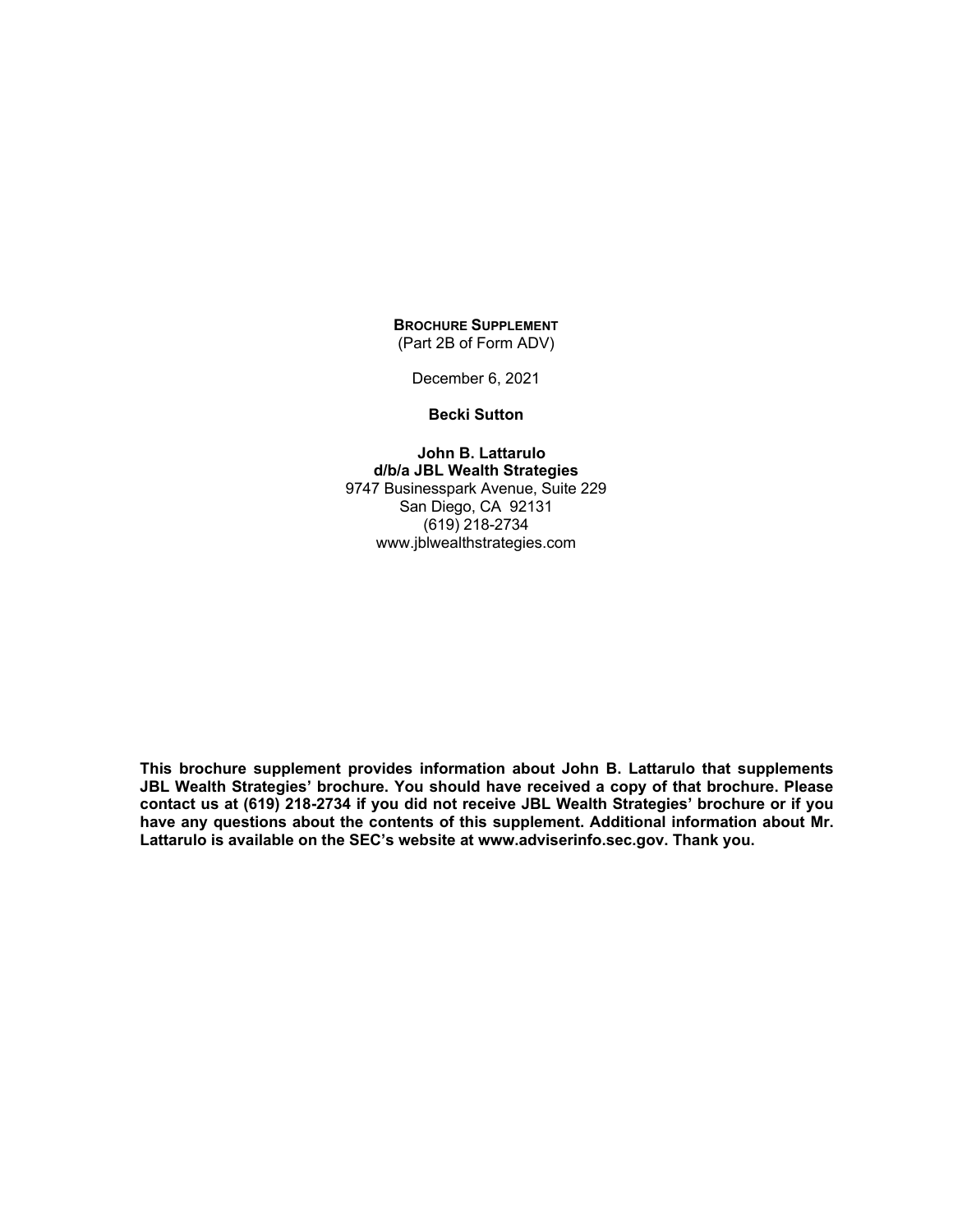### **ITEM 1: COVER PAGE**

Please refer to previous page.

#### **ITEM 2: EDUCATIONAL BACKGROUND AND BUSINESS EXPERIENCE**

**Becki K. Sutton, CFA, CFP**

**Year of Birth**: 1962

### **Educational Background**

Bachelor of Science Business Administration (Finance), San Diego State University (1985) Master of Business Administration (Finance), University of San Diego (1996) Charted Financial Analyst (CFA®) (2000) Certified Financial Planner (CFP®) (2018)

### **Business Background**

| John B. Lattarulo: | Wealth Advisor & Registered Investment Advisor (11/2021 – Present) |
|--------------------|--------------------------------------------------------------------|
|                    | WFA San Diego, LLC: Chief Investment Officer (01/2021 – 11/2021)   |
| Financial Sense:   | Portfolio Manager (07/2015 – 03/2020)                              |

### **Explanation of Professional Designation**

### *Certified Financial Planner***™** *(CFP***®***)*

The CFP® certification is a voluntary certification; no federal or state law or regulation requires financial planners to hold CFP® certification. It is recognized in the United States and a number of other countries for its (1) high standard of professional education; (2) stringent code of conduct and standards of practice; and (3) ethical requirements that govern professional engagements with clients. Currently, more than 62,000 individuals have obtained CFP® certification in the United States.

To attain the right to use the CFP® marks, an individual must satisfactorily fulfill the following requirements:

- Education Complete an advanced college-level course of study addressing the financial planning subject areas that CFP Board's studies have determined as necessary for the competent and professional delivery of financial planning services, and attain a Bachelor's Degree from a regionally accredited United States college or university (or its equivalent from a foreign university). CFP Board's financial planning subject areas include insurance planning and risk management, employee benefits planning, investment planning, income tax planning, retirement planning, and estate planning;
- Examination Pass the comprehensive CFP<sup>®</sup> Certification Examination. The examination, administered in 10 hours over a two-day period, includes case studies and client scenarios designed to test one's ability to correctly diagnose financial planning issues and apply one's knowledge of financial planning to real world circumstances;
- Experience Complete at least three years of full-time financial planning-related experience (or the equivalent, measured as 2,000 hours per year); and
- Ethics Agree to be bound by CFP Board's *Standards of Professional Conduct*, a set of documents outlining the ethical and practice standards for CFP® professionals.

Individuals who become certified must complete the following ongoing education and ethics requirements in order to maintain the right to continue to use the CFP® marks: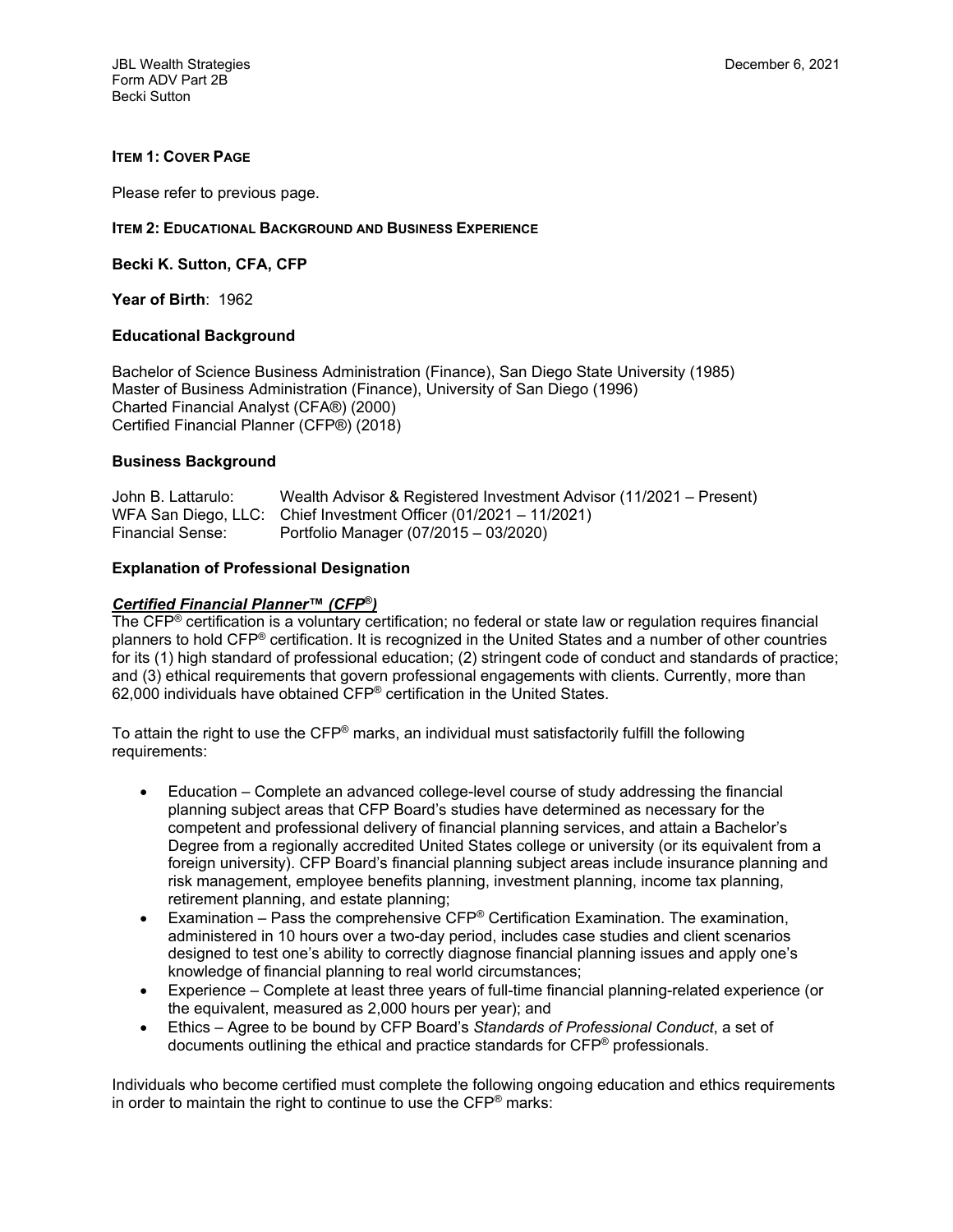JBL Wealth Strategies **December 6, 2021** Form ADV Part 2B Becki Sutton

- Continuing Education Complete 30 hours of continuing education hours every two years, including two hours on the *Code of Ethics* and other parts of the *Standards of Professional Conduct*, to maintain competence and keep up with developments in the financial planning field; and
- Ethics Renew an agreement to be bound by the *Standards of Professional Conduct*. The Standards prominently require that CFP® professionals provide financial planning services at a fiduciary standard of care. This means CFP® professionals must provide financial planning services in the best interests of their clients.

CFP® professionals who fail to comply with the above standards and requirements may be subject to CFP Board's enforcement process, which could result in suspension or permanent revocation of their CFP® certification.

# *The Chartered Financial Analyst ("CFA®") Designation*:

The Chartered Financial Analyst (CFA) charter is a globally respected, graduate-level investment credential established in 1962 and awarded by CFA Institute — the largest global association of investment professionals.

There are currently more than 138,000 CFA charter holders working in 134 countries. To earn the CFA charter, candidates must: 1) pass three sequential, six-hour examinations; 2) have at least four years of qualified professional investment experience; 3) join CFA Institute as members; and 4) commit to abide by, and annually reaffirm, their adherence to the CFA Institute Code of Ethics and Standards of Professional Conduct.

### High Ethical Standards

The CFA Institute Code of Ethics and Standards of Professional Conduct, enforced through an active professional conduct program, require CFA charter holders to:

- Place their clients' interests ahead of their own
- Maintain independence and objectivity
- Act with integrity
- Maintain and improve their professional competence
- Disclose conflicts of interest and legal matters

### Global Recognition

Passing the three CFA exams is a difficult feat that requires extensive study (successful candidates report spending an average of 300 hours of study per level). Earning the CFA charter demonstrates mastery of many of the advanced skills needed for investment analysis and decision making in today's quickly evolving global financial industry. As a result, employers and clients are increasingly seeking CFA charter holders—often making the charter a prerequisite for employment.

Additionally, regulatory bodies in over 30 countries and territories recognize the CFA charter as a proxy for meeting certain licensing requirements, and more than 125 colleges and universities around the world have incorporated a majority of the CFA Program curriculum into their own finance courses.

### Comprehensive and Current Knowledge

The CFA Program curriculum provides a comprehensive framework of knowledge for investment decision making and is firmly grounded in the knowledge and skills used every day in the investment profession. The three levels of the CFA Program test a proficiency with a wide range of fundamental and advanced investment topics, including ethical and professional standards, fixed-income and equity analysis, alternative and derivative investments, economics, financial reporting standards, portfolio management, and wealth planning.

The CFA Program curriculum is updated every year by experts from around the world to ensure that candidates learn the most relevant and practical new tools, ideas, and investment and wealth